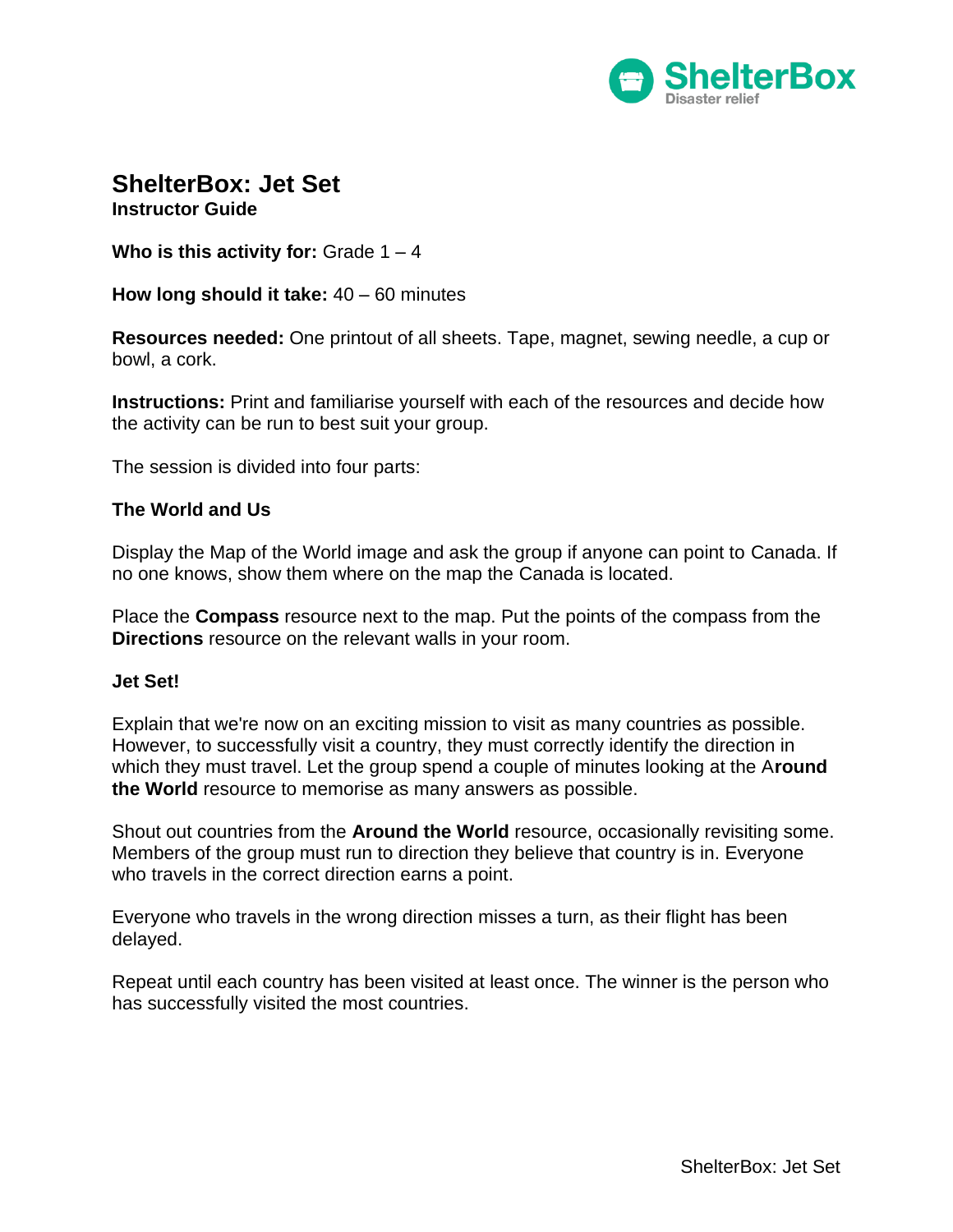

#### **Create a Compass**

Explain to the group that using basic equipment, they will make their very own compass (or compasses, if resources allow). Warn them that pins can be sharp and that they must be careful.

Using the **Create a Compass** resource, show the group how to make a compass. Show them what happens when a magnet is near their compass. Why do they think this happens?

#### **One World, Many Voices**

Explain to the group that ShelterBox has worked in over 100 countries, including those they just travelled to in the J**et Set!** game. To demonstrate the importance of learning local languages when visiting countries, read the **About ShelterBox Response Teams**  resource to your group.

Split your group into teams of four or less. Give each team a greeting from the **World Greetings** resource. Allow 5 minutes for teams to practise their greeting before they present it to the group. Ask each team to explain where their greeting is spoken — this information is included in the resource.

Inform your group that ShelterBox has helped families affected by disasters in every country mentioned throughout the session. Explain to them that none of ShelterBox's work would be possible without the support of volunteers and fundraisers.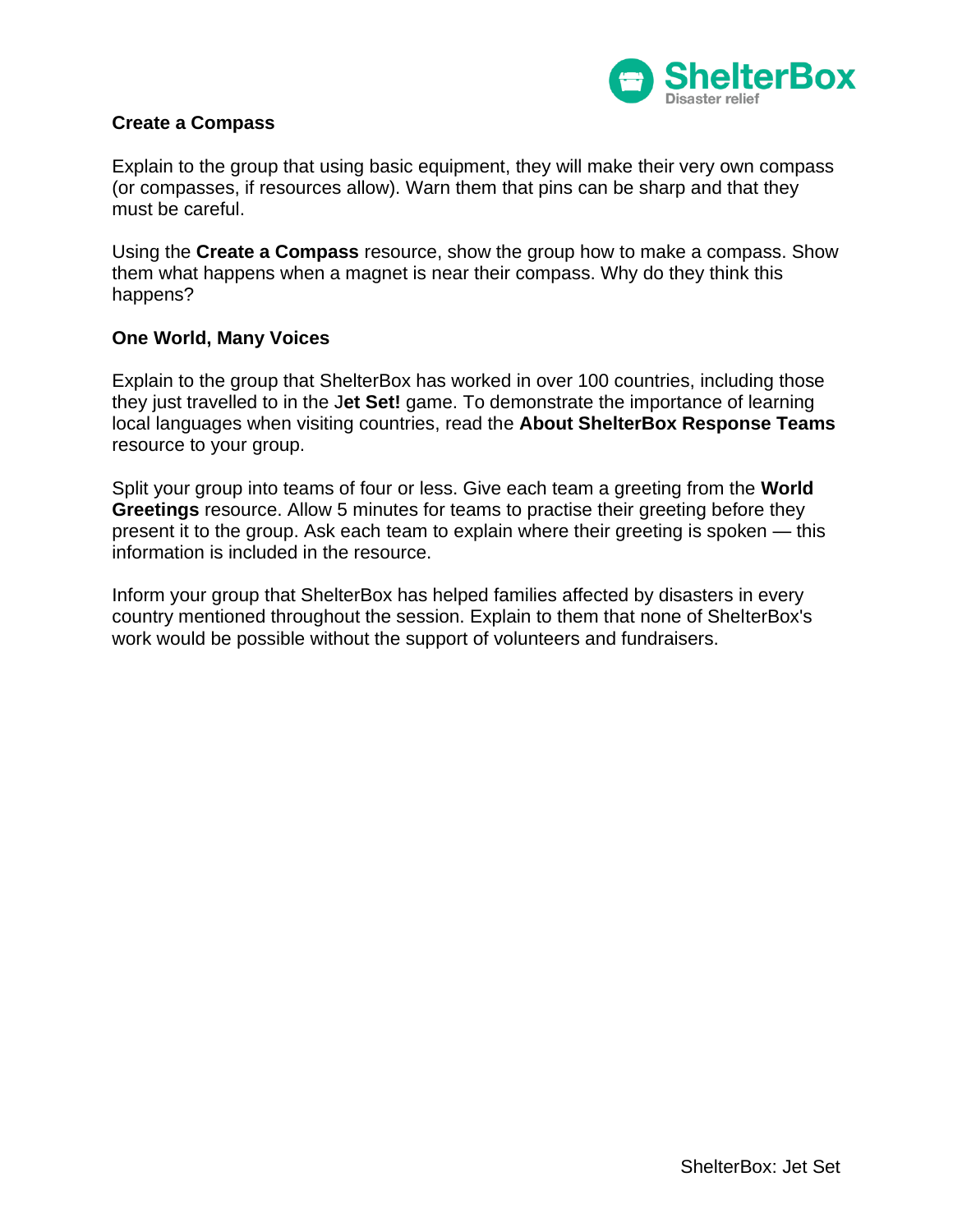

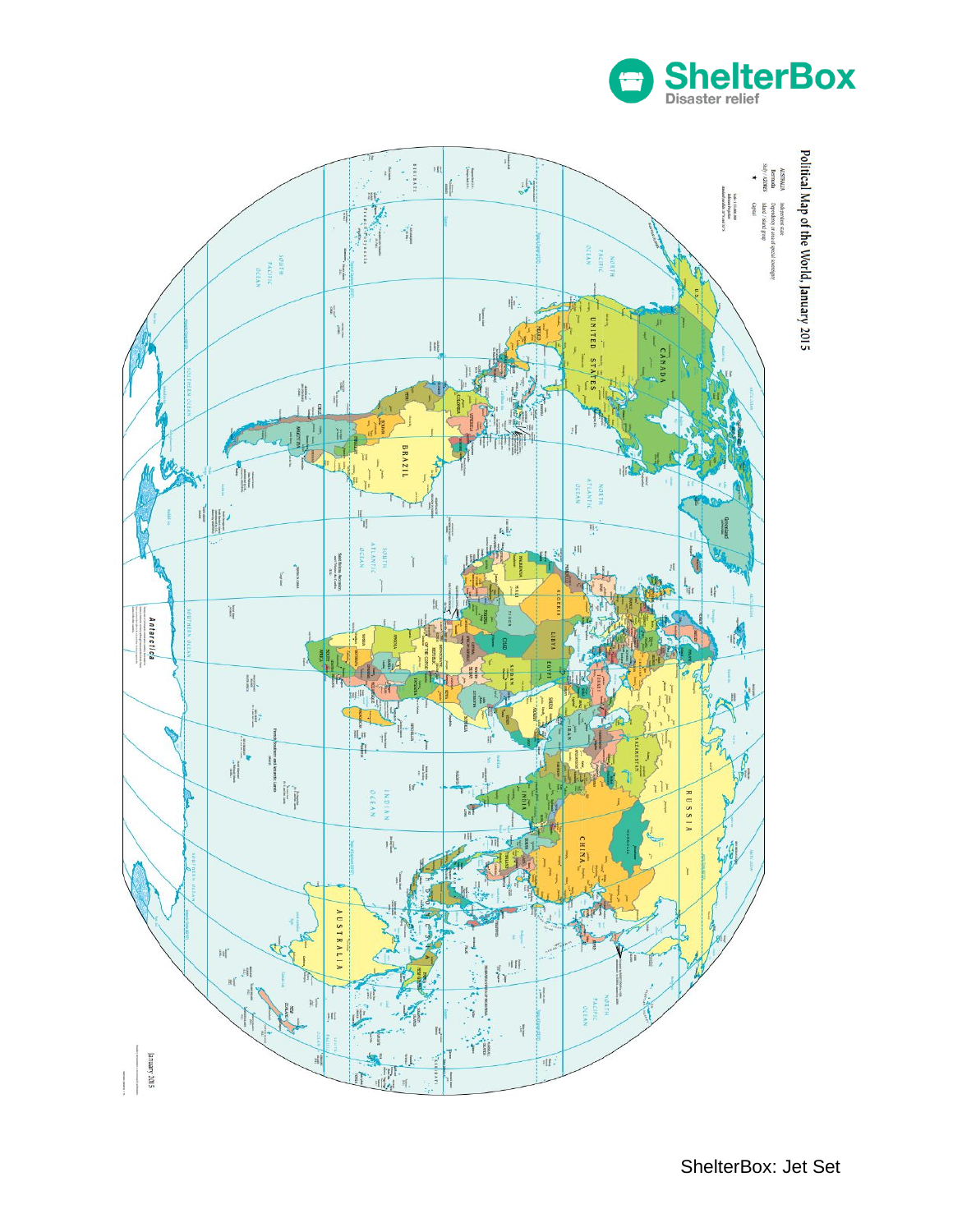





ShelterBox: Jet Set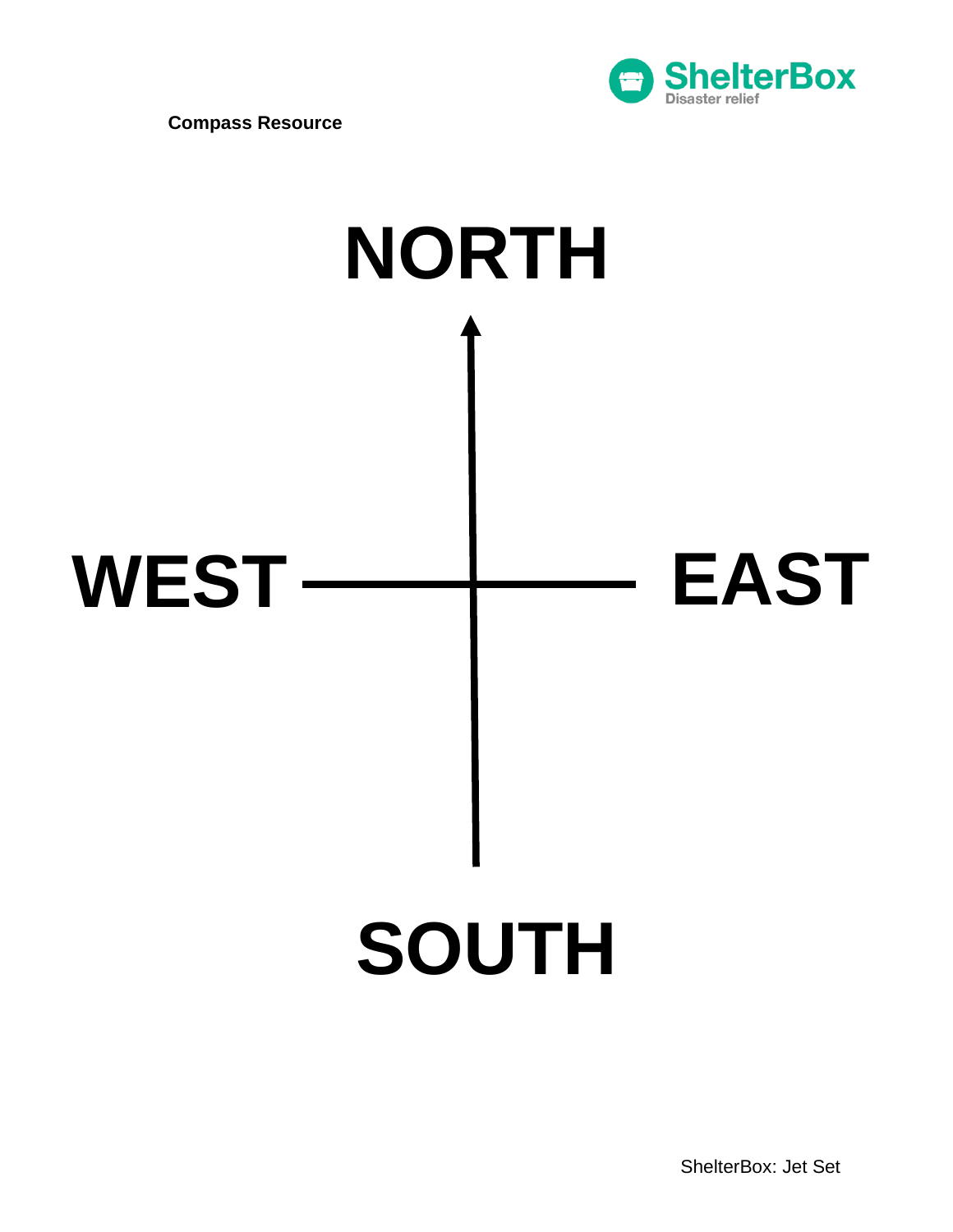

D**irections resource for Jet Set!**

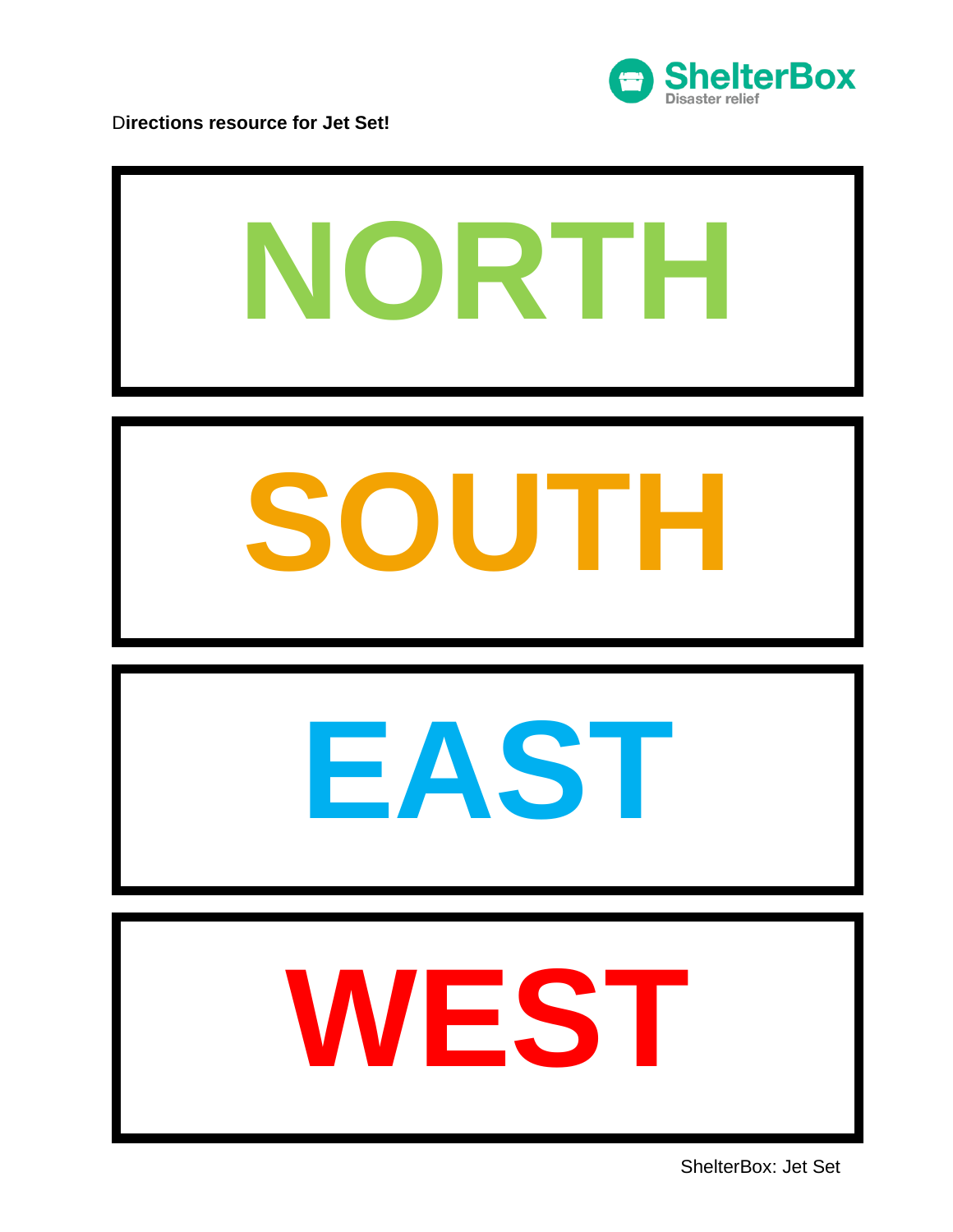

# **Around the World resource for Jet Set!**

Haiti > West

China > East

Niger > South

Australia > South or East

Indonesia > East

Peru > West

Italy > South

India > East

Malawi > South

Pakistan > East

USA > West

Kenya > South or East

Mexico > West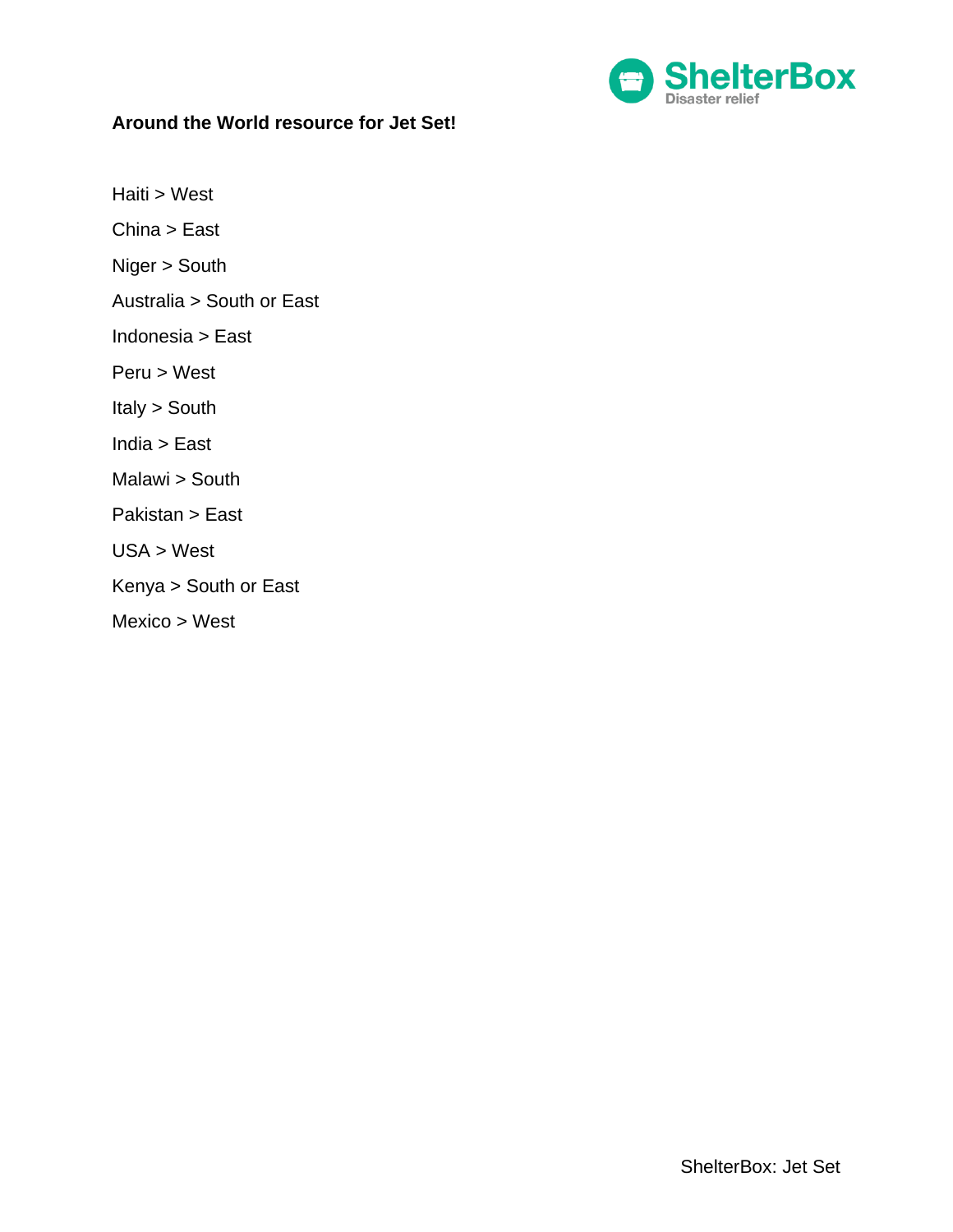

### **Create a Compass**

## **INSTRUCTIONS**

- 1. Magnetise the needle. To do this, hold the needle down with a finger and rub gently with the south pole of a magnet. It is important that you always rub the needle in the same direction (towards the point). The more strokes with the magnet, the greater
- 2. Place the cork into a cup / bowl filled with water. The cork will float.
- 3. Carefully place the needle on the cork. It should now rotate so that the pointed end faces to the north.

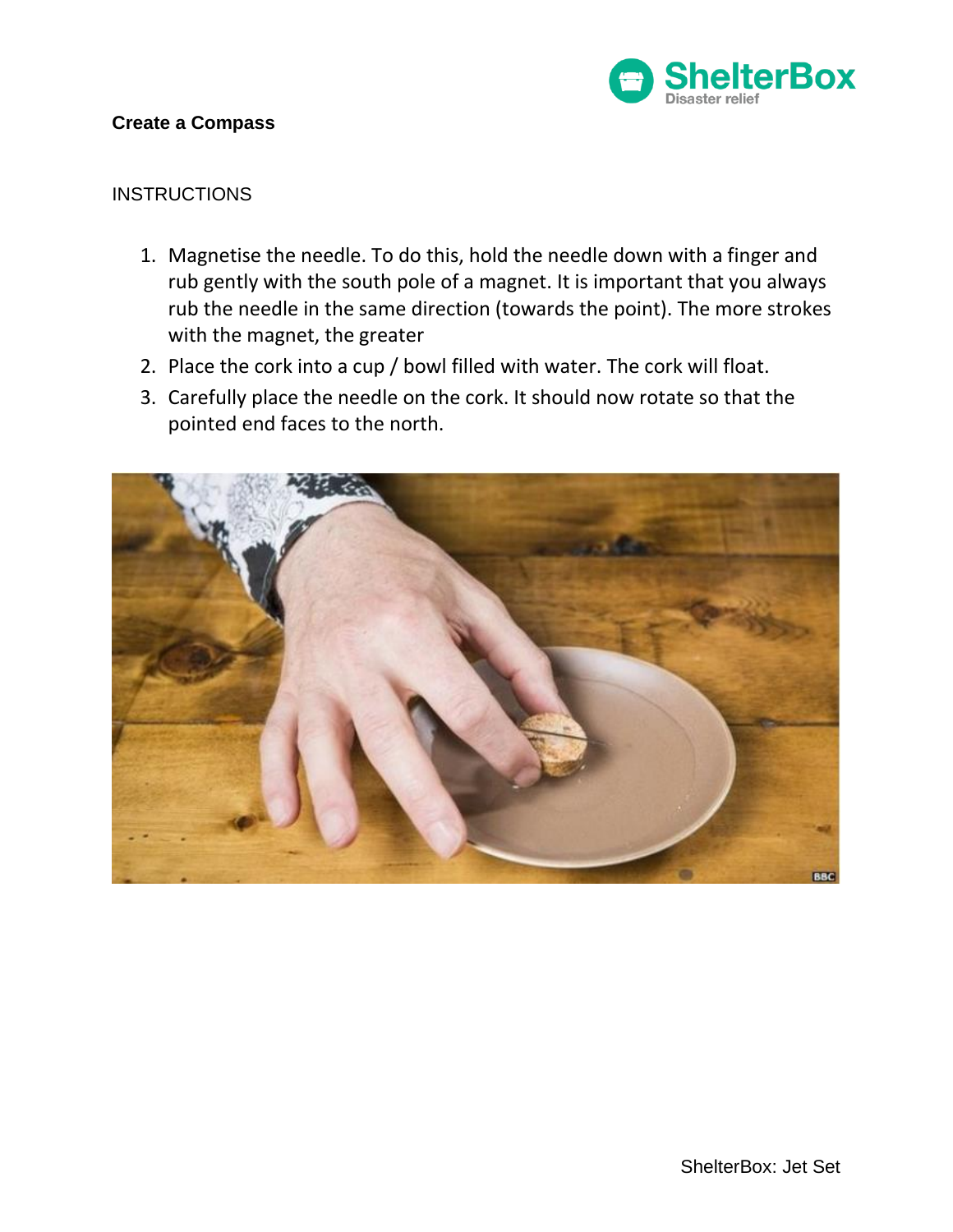

# **About ShelterBox Response Teams**

ShelterBoxes are delivered by highly trained teams of volunteers. These are called ShelterBox Response Teams (SRTs). Volunteers are people who decide to give up their time, without being paid, to help something they care about.

These teams work in countries across the globe to ensure the boxes of aid reach the families who need them most. To work effectively, these teams need to communicate with people who may not speak English.

Being able to speak a different language is hugely useful for ShelterBox Response Team members but it can also be useful in many other situations. Even knowing how to say 'hello' can really help. It can help you make friends in other countries and show that you're trying to be friendly.